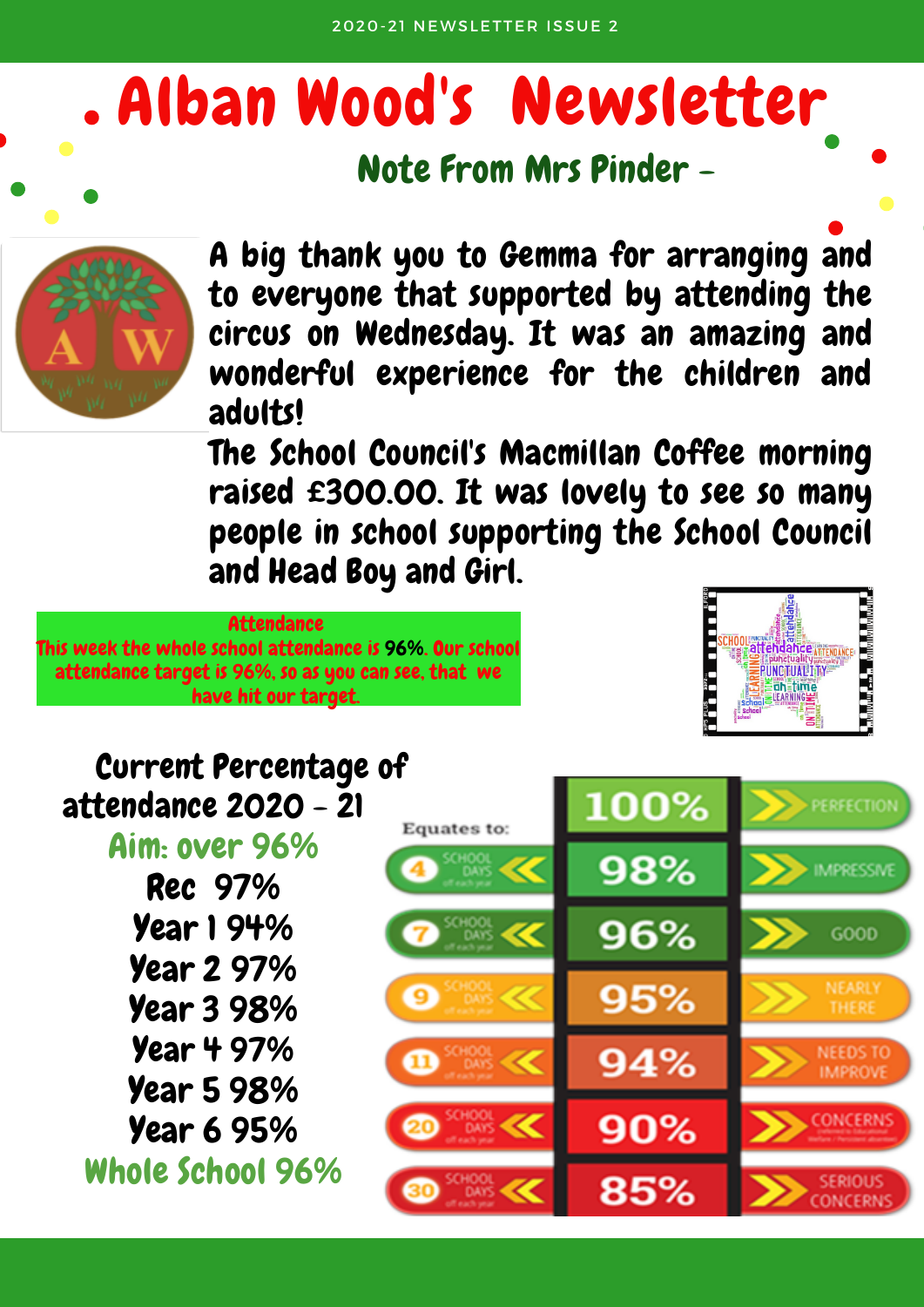### Dates For The Diary

8th Oct - Hello Yellow Young Minds

18th Oct - Harvest Assembly

18th Parent Consultations - Face to Face. 3:45pm- 6:15pm

20th Parent Consultations - Remote

25th-29th October - Half Term Holiday

1st Nov - Children return to School

1st Nov - Peter Taylor and Tim Williams to visit school.

2nd Nov - National Climate Change Event across the Agora Learning Partnership

### Moving On 2022 (or 2023)

Local secondary schools will be holding their annual open evenings / events throughout September and October. I recommend that if your child is in Year 5 or 6 you consider looking around all the secondary schools in the area. More information about secondary transfer can be found at [Hertfordshire](https://www.hertfordshire.gov.uk/services/schools-and-education/school-admissions/school-admissions-and-transport.aspx) Admissions.

The deadline for applying for a secondary school place, if your child is in Year 6 is Thursday 31st October 2021.



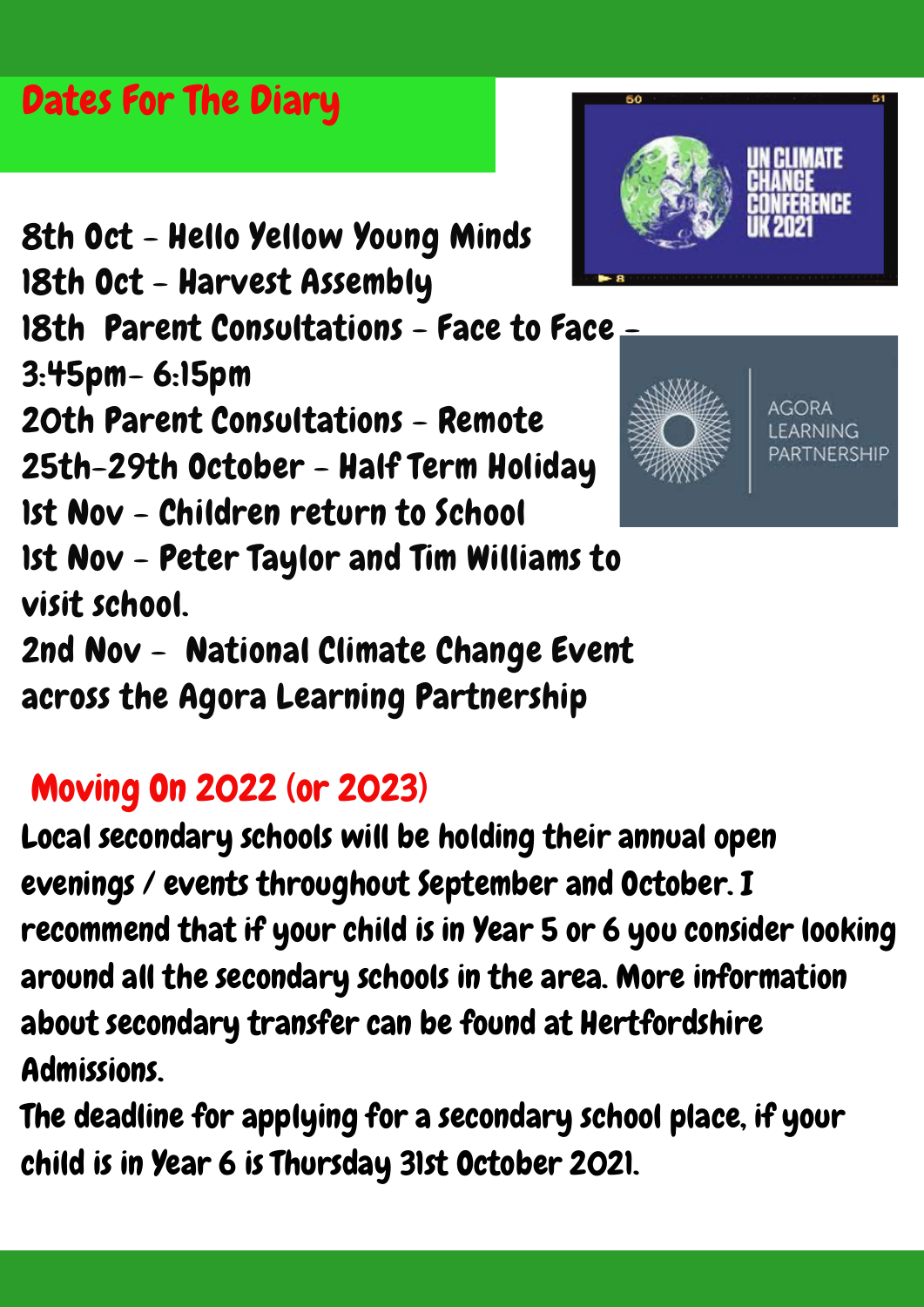Young Minds - Hello Yellow

#### #HelloYellow

Join us and thousands of schools on Friday, 8 October by wearing something yellow and raising vital funds to support Young Minds. We all struggle with how we're feeling sometimes and it's normal to have ups and downs.

This year might have felt a little more down than up. But it's the little things that have got us through it  $-$  the morning walks, singing in the shower, the perfect cuppa, the bestie who makes you LOL, the teachers who have your back.

Saying #HelloYellow this World Mental Health Day is a little thing we can do to make a BIG difference to young people's mental health.

Because a little yellow goes a long way.

### Wrap Around Care

Energy Kidz Breakfast and After School Club have returned to Alban Wood Primary School and Nursery. They are open Monday to Friday from 7:30am -8:50 am and 3:00pm - 6:00pm.

To book please login/create an account and secure your place online at: https://bookings.energy-

[kidz.co.uk/Identity/Account/Login.](https://bookings.energy-kidz.co.uk/Identity/Account/Login)

If you have any further queries please don't hesitate to call Energy Kidz's friendly bookings team on 0333 577 1533 or drop them an email at [info@energy-kidz.co.uk.](mailto:info@energy-kidz.co.uk)



**YOUNGMINDS**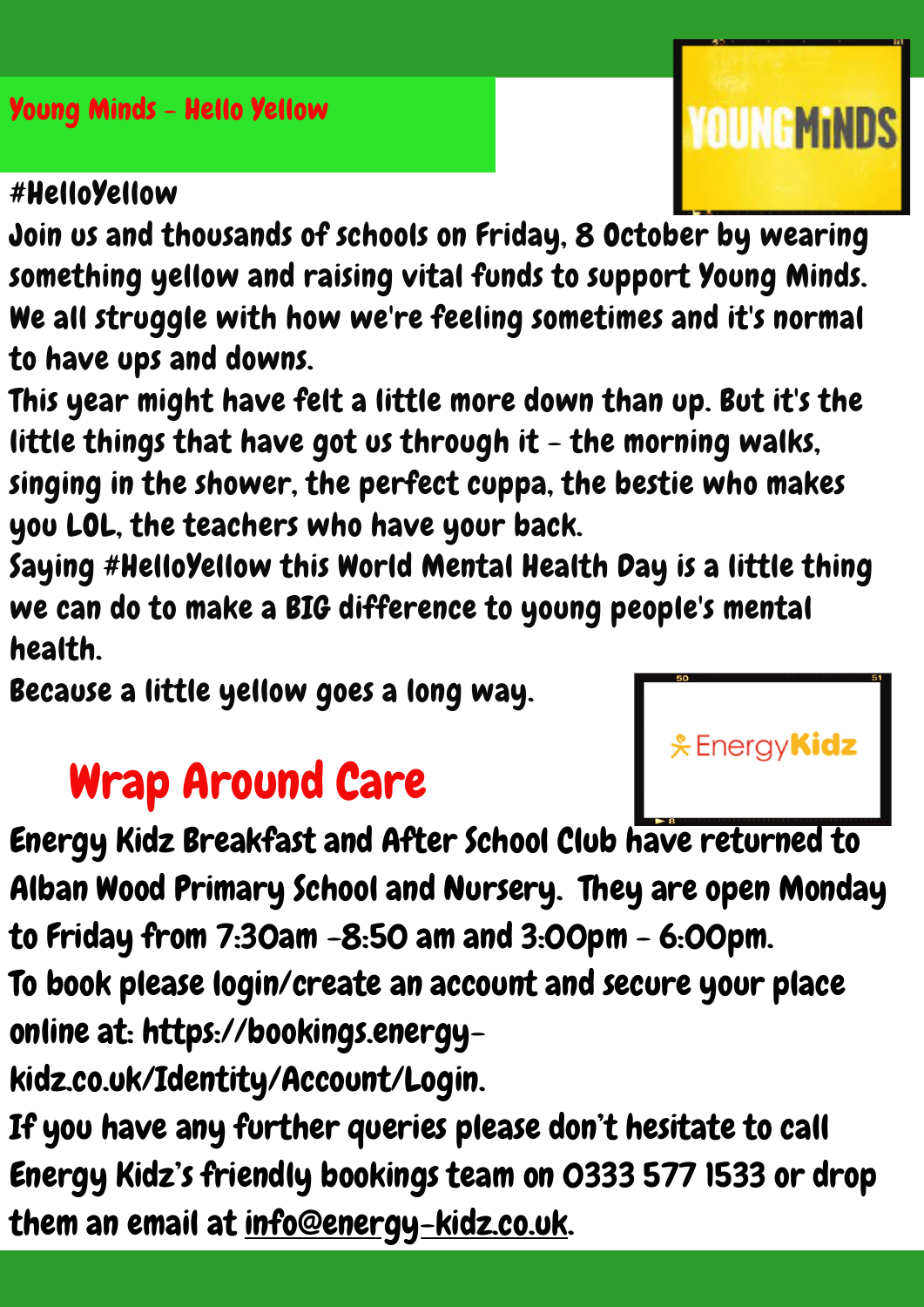## **CONCERNS**

If you have, any concerns regarding your child you should arrange to speak with the class teacher in the first instance.

If the issue has not been resolved a meeting with the Phase Leader – Mrs Harrop (EYFS and KS1) or Miss Beattie (KS2) should be arranged via the school office.

If the issue continues, a meeting with the Head of School will be arranged. Thank you.

### Autumn Days

As the weather becomes more Autumnal can we take this opportunity to remind pupils to bring a suitable outdoor coat to school for break times and lunchtimes. Please ensure school uniform is labelled as we continue to have issues relocating pupils with lost clothing. Thank you for your support with this.

### Harvest Festival



On Monday 18th October at 10:30 am we will be having our Harvest Festival Assembly. We will be collecting any tins and packets of food (please check the use by dates) for Watford Food Bank.

A reminder that smartwatches are not suitable for school. Any device that can receive messages, calls or take pictures must not be worn in school.